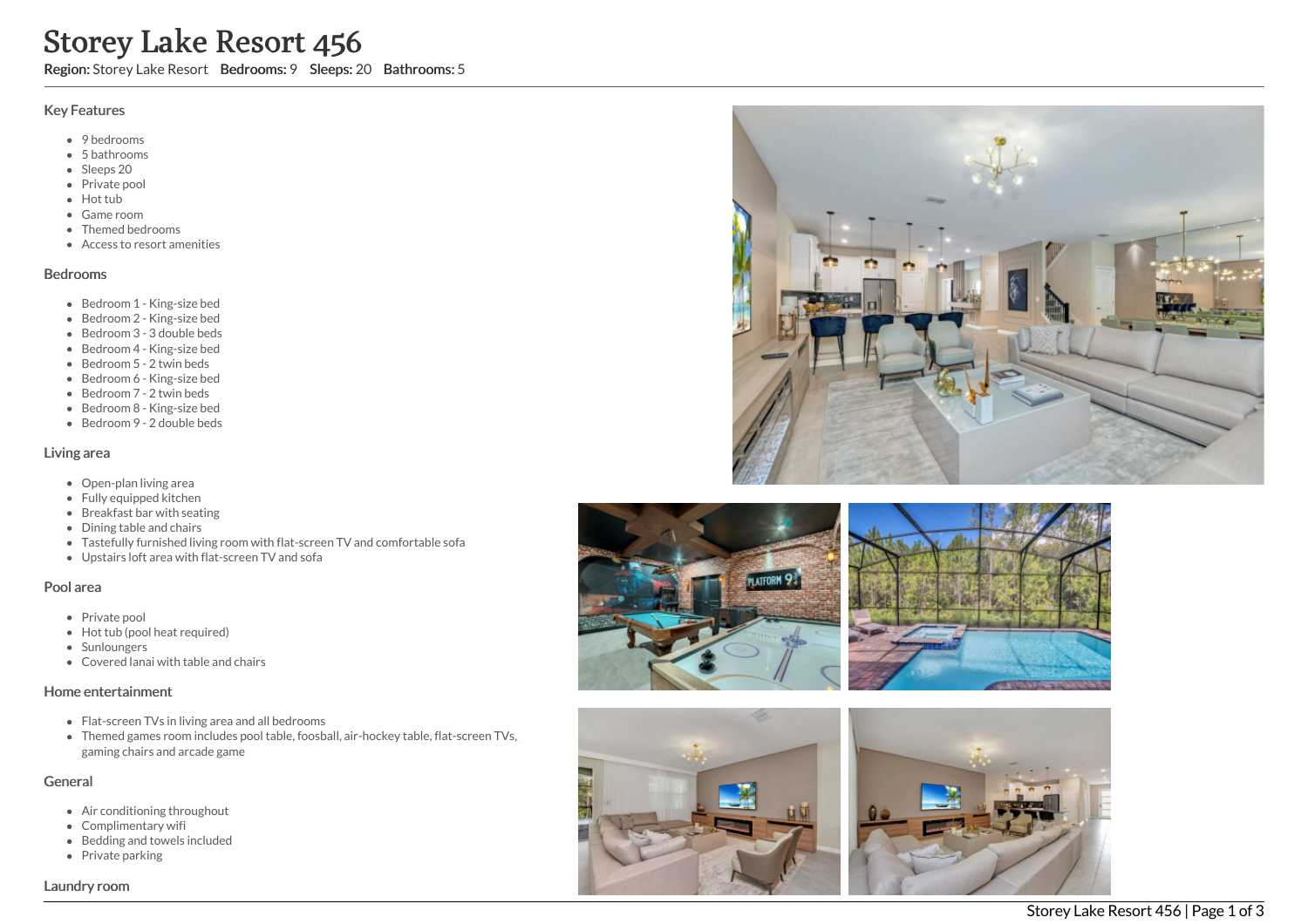- Washer and dryer
- $\bullet$  Iron and ironing board

## Children's equipment available for hire

- Crib
- Stroller
- $\bullet$  High chair
- Pack and play

# Resort facilities

Situated just 17 miles from Orlando International Airport, Storey Lake Resort is ideally located within close proximity to Orlando's major attractions. Guests at this resort can enjoy full access to a range of first-class amenities based around the impressive clubhouse 'The Hideaway'. Here, you will find a 9-hole mini golf course, volleyball courts, a fully-equipped fitness center and kayak rentals. The resort also features a large communal pool and spa, waterslides and a lazy river where guests can enjoy a 5\* poolside dining and drinks service.

## Places of interest

- Supermarket 1 mile
- $\bullet$  Shopping mall 2 miles
- Disney World 5 miles
- Seaworld 7 miles
- Universal Studios 10 miles
- Legoland 37 miles
- Airport 17 miles
- Beaches 69 miles